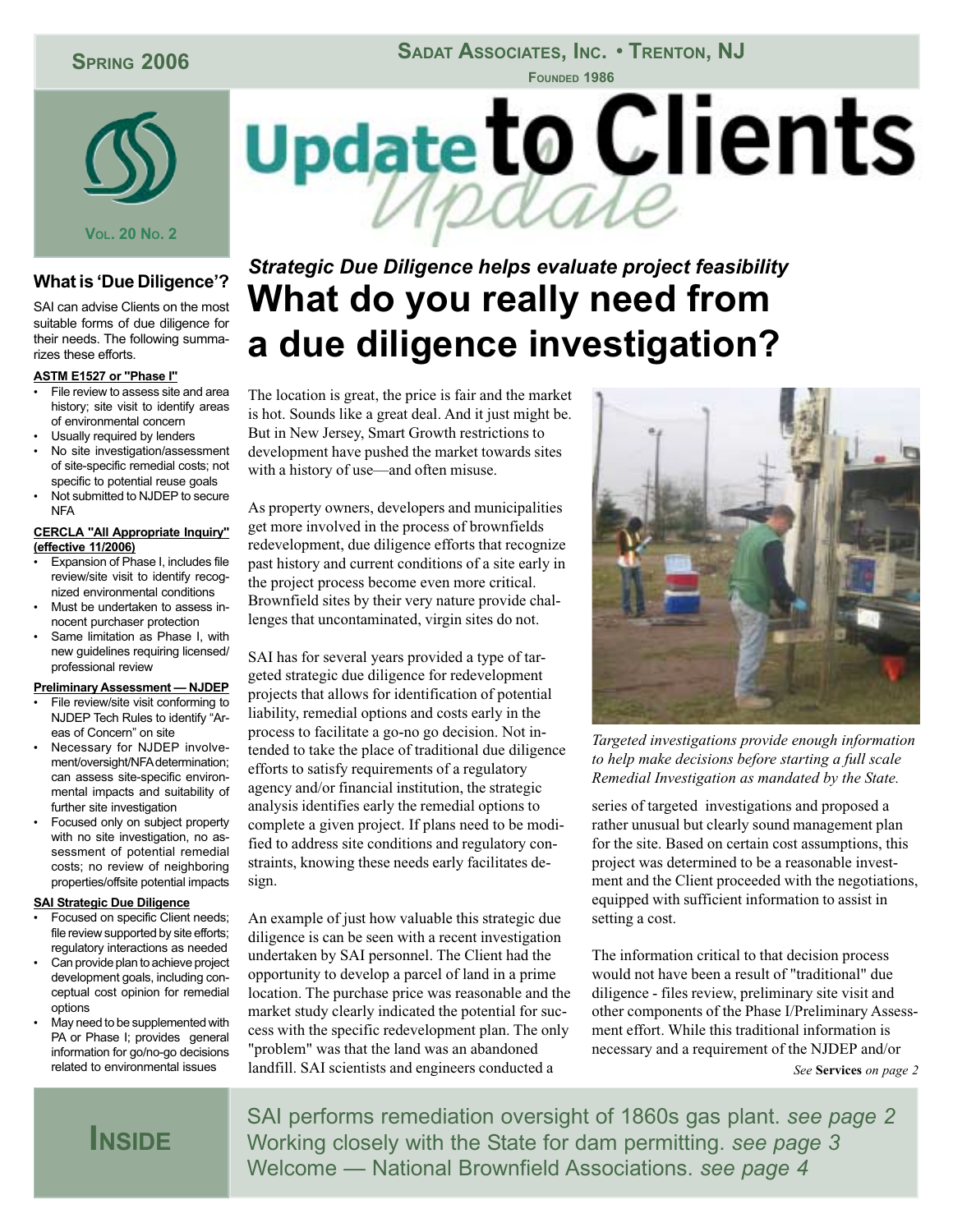# **due diligence**

*Continued from page 1*

financial institutions, the information critical to this decision included additional geotechnical investigations and meetings and discussions with regulators. Together, this information, with SAI assessment of engineering costs and regulatory time frames, was part of what was needed by the Client to develop the proforma for the project, and the decision to move forward.

While working to develop sound remedial strategies that allow our Clients to reach their redevelopment goals, strategic due diligence can also identify very early in a process when a site is unsuitable and/or the "deal" inappropriate. SAI recently evaluated for a Client a site that contained levels of PCBs that could impact and possibly deter redevelopment. Although we were confident that there were ways to make the site buildable, the asking price for the land was unrealistic. Armed with this knowledge our Client was able to attempt renegotiation of the selling price.

Each case, each site is different. SAI is proud of the efforts it has undertaken on behalf of its Clients to incorporate standard procedures for due diligence activities with in-depth knowledge of regulations, remedial options and engineering controls to assist our Clients in critical decisions related to property acquisition and redevelopment.

# **Services for strategic** *Brick gas tank structure dates from late 1800s* **SAI provides MGP remediation oversight in Port Chester, NY**

SAI was retained by remediation consultant JM Sorge, Inc. (JMS) to provide engineering design services and remediation oversight at the site of a former manufactured gas plant in Port Chester, NY. The plant had operated from about 1860 to 1902. A subsurface investigation performed by JMS found two gas holders, a tar well and a meter room at the site. A remedial investigation showed the gas holders were backfilled with waste material. JMS' site remediation plan consisted of excavation/disposal of contaminated soil from around and inside the holders and other structures, followed by backfilling, grading and site preparation for construction of a commercial building.

In addition to remediation oversight, SAI conducted the Community Air Monitoring Program during excavation and backfilling to ensure that dust and VOCs in the air did not migrate downwind. SAI also provided engineering services with the conceptual design of a soil vapor evacuation (SVE) system to be installed



*Contaminated soil was excavated from one of the 1800s brick gas holders during site remediation.*

below the slab of the proposed building. The system would function as a final cover under the building, consisting of a sub-slab gas venting layer and a vertical collection/evacuation pipe running to a roof exhaust fan. SAI is providing final design and oversight of the SVE system, and is assisting JMS to prepare/ finalize the Remedial Action Report.

## *SII in Armenia* **Helping develop medical waste regulations**

Sadat International, Inc. (SII) completed a World Bank-funded project to develop medical waste management (MWM) regulations and technical guidelines in Armenia. SII worked in association with WNWN Internatinal, Inc. on the four-month project, along with local consultants. This project follows last year's World Bank assignment to provide MWM awareness workshops in North Africa and the Middle East.

The project was part of a larger health sector development program aiming to improve the organization of the health care system in Armenia. SII focused its involvement on specific waste-related efforts to better manage public health threats and medical waste.

The main project tasks included: developing a regulatory framework, including a MW quantity assessment methodology, monitoring system and accountability system; developing technical guidelines for health facilities on safe practices for waste minimization, separation, handling, storage, transport, treat-



*Medical waste inicnerator in one of the hospitals in the Armenian capital of Yerevan.*

ment and disposal methods; and developing and delivering a training course curricula aimed at "training the trainer." This project marks the first time SII has worked in Europe, having previously worked primarily in South America, Central America, Africa, and the Middle East.

SAI is pleased to be a member of the **Wallace Roberts & Todd (WRT)** design team, which is a finalist in the national design competition to create two new urban state parks - one in Trenton and one in Paterson. NJDEP will oversee the parks, the New Jersey State Council on the Arts is the competition manager, and the New Jersey Institute of Technology's School of Architecture is providing technical assistance. Finalists produced park designs for public viewing and comment in both cities in March; final designs will be submitted in late May. For additional information go to www.nj.gov/ dep/urbanparks.

# **IN THE NEWS**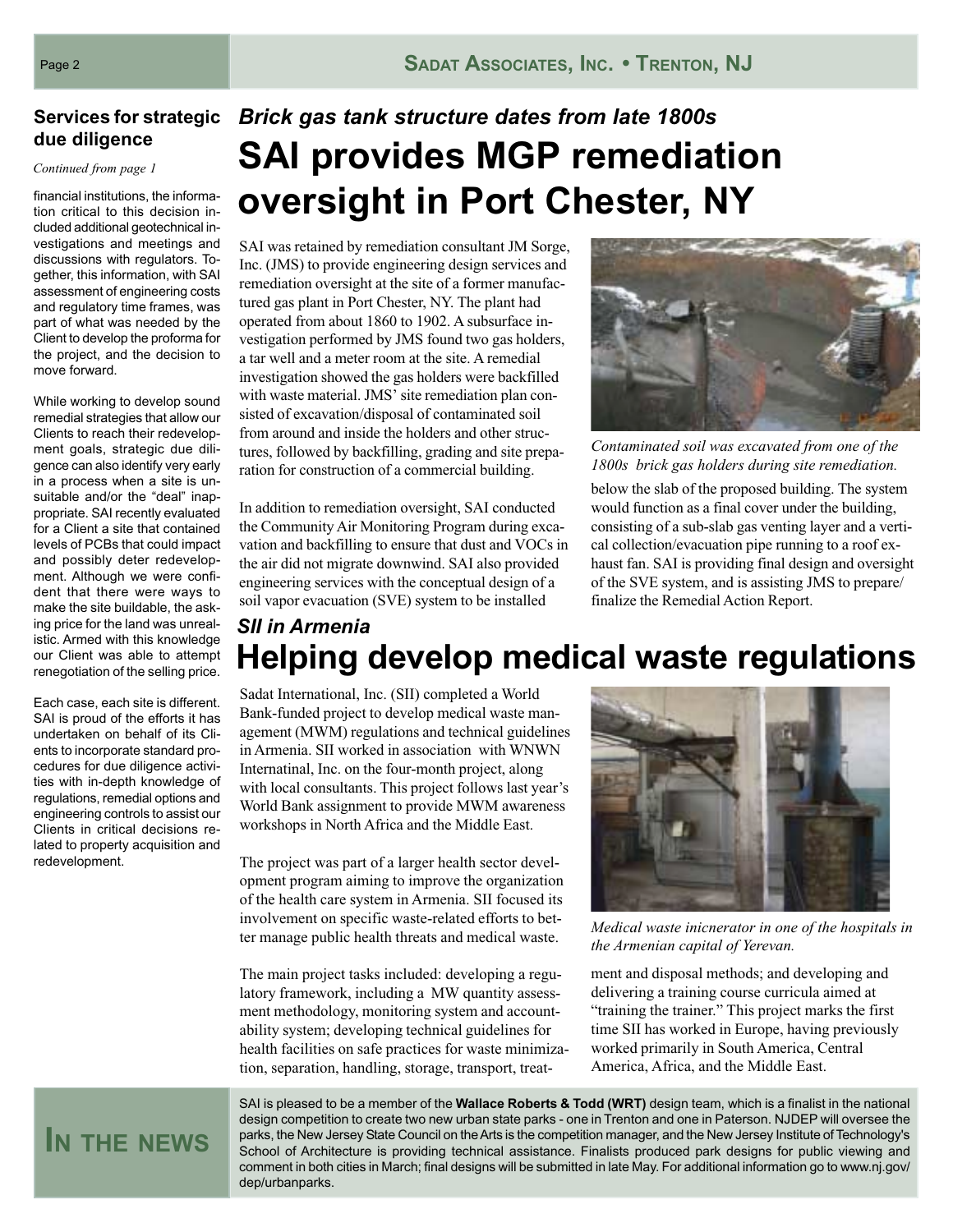# **SAI works closely with State agencies to meet dam permitting requirements**

SAI's extensive permitting experience and knowledge of regulation proved critical to a Client involved in the construction and permitting of a twodam pond system with wetlands mitigation.

In early 2000, the dam for a pond on a 126-acre farm in central New Jersey had been breached thereby lowering the water surface elevation to allow for pond dredging. Also, a large berm had been constructed downstream of the existing farm pond for a second, larger dam.

Following these activities, the Client was notified by NJDEP of the need for Dam Safety Permits for both the existing dam and for completion or removal of the newly constructed berm for the larger downstream pond.

It was at that point that SAI was retained to assist with applications for dam safety permits for the two structures and to assist in coordination with NJDEP regarding wetlands and stream encroachment issues.

To support an engineered approach to the two-dam system, SAI conducted a geological investigation including soil borings, laboratory analysis, stability and seepage analyses of the constructed berm. Preliminary hydrologic and hydraulic analyses were performed and a conceptual plan for a larger downstream pond that incorporated the already constructed berm was presented to NJDEP dam safety, wetlands and enforcement officials.

Based on positive input from NJDEP, SAI proceeded with design of the two-dam system that included reconstruction of the existing farm pond, design of a new downstream pond that incorporated the previously constructed berm, outlet works, pipe construction and emergency spillways, a catwalk, and controls. Design drawings and construction specifications were developed for the series of reports required by NJDEP's Dam Safety Section for construction permits for the project. These reports included:

- Hydraulics and Hydrology Report
- Hazard Classification Report
- Geotechnical Investigation Report
- Operation and Maintenance Plan
	- Technical Specifications for
		- **-** Dredging
		- **-** Embankment repair
		- **-** Embankment construction
		- **-** Emergency spillway
		- **-** Outlet works
		- **-** Pipe construction
		- **-** Earthwork and planting
		- **-** Geosynthetic clay liner

Use of a geosynthetic clay liner was key to the rehabilitation of the downstream berm and improved hydrologic performance.

SAI prepared wetlands permits for the new design and worked with the Client and the wetlands specialist, Princeton Hydro, LLC, to restore impacted wetlands. As of this spring, the replanted wetlands have begun to establish and the ponds have been successfully constructed.





*Overall photo of the larger downstream pond (top) and its Emergency Spillway and Stilling Basin at the larger downstream pond.*

**Project proceeds after strategic investigation of critical issues**



Our Client was interested in developing a 3-acre parcel in New Jersey's "Gold Coast" in Bergen County. To clarify potential site contamination issues that could have had a significant impact on redevelopment opportunities at the site, SAI conducted a strategic investigation to identify critical issues of concern.

While employing NJDEP standard field sampling protocols, the initial investigation was not intended to satisfy all aspects of the NJDEP Technical Requirements for Site Remediation, nor ASTM Due Diligence protocols. Rather, the intent was to support an earlier Phase I report and to investigate critical issues that would directly and substantially impact the opportunity to redevelop the site as a residential property.

The preliminary efforts made it clear that based on identified contaminants and a thorough understanding of NJDEP regulations, site plans could be modified to allow project features to serve as a remedial cap. The project proceeded toward an approved Remedial Action Workplan, allowing for construction and successful marketing of a 15-story high end residential property along the Hudson River.

SAI engineers are assisting a major industrial Client with analyses of a third-party report on the structural integrity of a force main sewer pipe transversing the Client's property. SAI's efforts have included site management to minimize impacts to the pipe, and design of remedial alternatives.